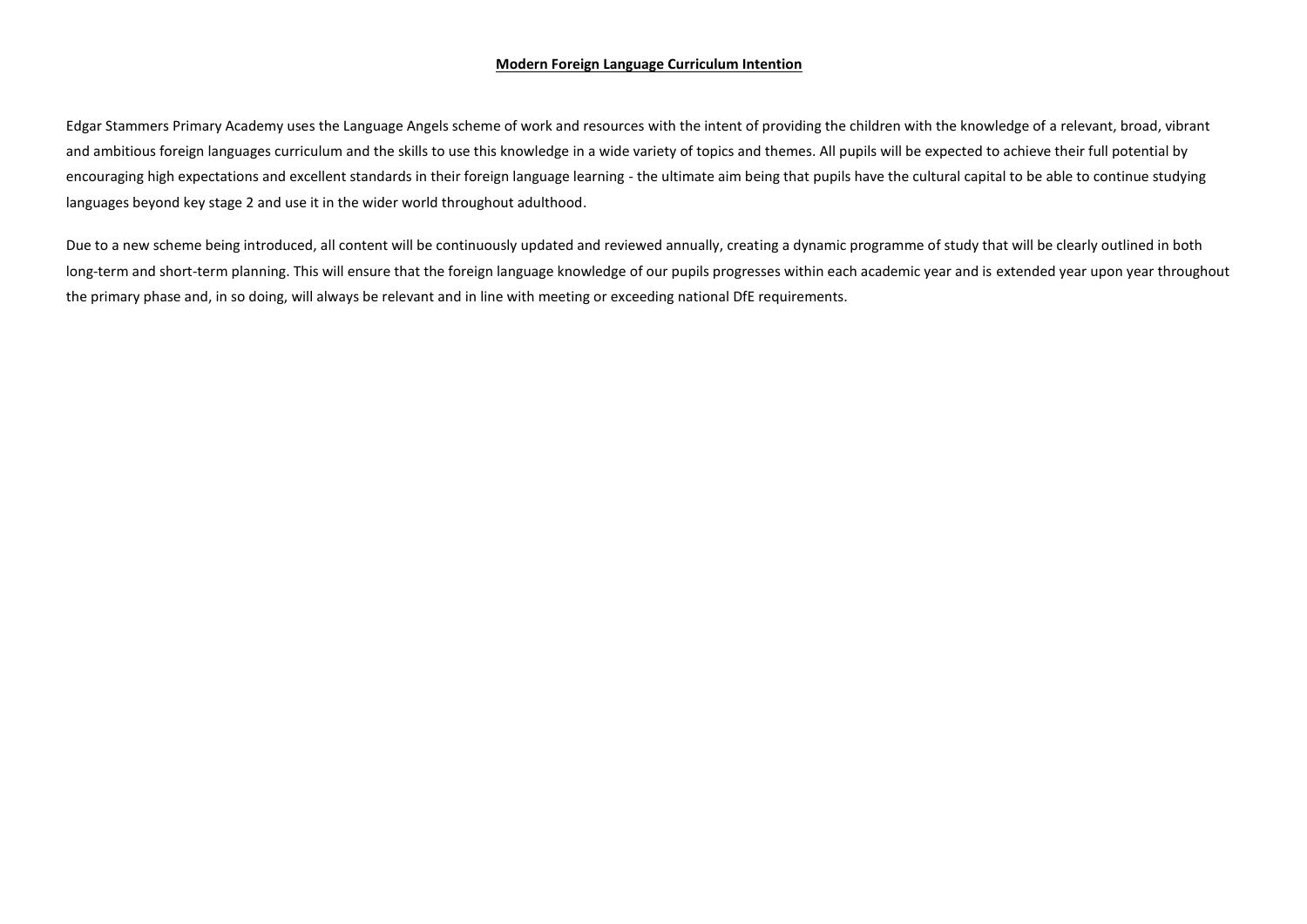|                         | Intent                                                    | Implementation                                                                                                                          | Impact                                                                                                            |
|-------------------------|-----------------------------------------------------------|-----------------------------------------------------------------------------------------------------------------------------------------|-------------------------------------------------------------------------------------------------------------------|
| In Key Stage 2 The four | Year 3                                                    | <b>Core Vocabulary &amp; Phonetics</b>                                                                                                  | - Children will learn key facts about Spain, basic                                                                |
| key language learning   | Children will start to learn                              | This unit will introduce children to key Spanish vocabulary                                                                             | geography of Spain and the countries that surround it.                                                            |
| skills; listening,      | Spanish, beginning with<br>some key vocabulary and        | including: colours, numbers, days of the week, months of the year<br>and classroom commands. There are also lessons designed to         | - Children will learn fixed phrases in Spanish to say<br>how they are feeling, what they are called as well as    |
|                         | basic phonetics.                                          | introduce the children to the basics of Spanish phonetics.                                                                              | learning the numbers from 1 to 10 and 10 basic                                                                    |
| speaking, reading and   |                                                           |                                                                                                                                         | colours                                                                                                           |
| writing will be taught  | They will discover where                                  | Yo Aprendo Español (I'm learning Spanish)                                                                                               | - Children will learn noun and article for the 10 animals.                                                        |
| and all necessary       | Spain is located as well as                               | Introducing Spain as a country and other Spanish speaking                                                                               | - Children will focus on the correct spellings of the anima                                                       |
| grammar will be         | some cultures and traditions.                             | countries. This unit increases the children's' intercultural                                                                            | nouns and practice using the correct article.                                                                     |
| covered.                |                                                           | awareness. It also teaches the children how to ask and answer<br>basic questions and introduces numbers 1 to 10 along with ten          | - Children will extend their knowledge by the<br>introduction of 'soy' encouraging miming and oral                |
|                         | They will learn how to say<br>the names of different      | colours.                                                                                                                                | presentation of 'soy' plus an animal.                                                                             |
| This will enable pupils | animals and fruits in Spanish,                            |                                                                                                                                         | - Children will learn 10 fruits in their singular form                                                            |
| to use and apply        | as well as being exposed to a                             | <b>Los Animales (animals)</b>                                                                                                           | using the indefinite articles "una" and "un".                                                                     |
|                         | traditional fairy tale, Little                            | This unit introduces the children to ten nouns and articles for                                                                         | - Children will change all ten fruit nouns from their                                                             |
| their learning in a     | Red Riding Hood.                                          | common animals. We will also introduce the children to the use of                                                                       | singular form into their plural form using "las" or "los".                                                        |
| variety of contexts,    |                                                           | 'soy' (I am).                                                                                                                           | - Children will use both a positive and negative opinion                                                          |
| laying down solid       | Children will learn how to<br>give an opinion, as well as | La fruta (Fruits)                                                                                                                       | using "Me gustan" (I like) or No me gustan" (I do<br>not like) and combine it with all ten of our fruits in       |
| foundations for future  | identifying masculine,                                    | This unit teaches children 10 Spanish fruit nouns in their singular                                                                     | their plural form.                                                                                                |
| language learning and   | feminine, singular and plural                             | form (using"una" and "un") as well as in the plural form using "las"                                                                    | Children will be introduced to 10 verbs and every day                                                             |
| also helping the        | nouns.                                                    | and "los". They will then learn the language "Me gustan" (I like)                                                                       | activities that they might do in their day.                                                                       |
|                         |                                                           | and "No me gustan" (I do not like) which they can put together                                                                          | They will learn the Spanish verb 'poder' in the form of                                                           |
| children improve        |                                                           | with their fruit language to create basic Spanish sentences                                                                             | 'puedo' (I can).                                                                                                  |
| overall attainment in   |                                                           | expressing their opinions.                                                                                                              | They will then use 'puedo' in conjunction with the 10<br>every day activities (talking, eating, dancing etc.) and |
| other subject areas. In |                                                           | Caperucita Roja (Little Red Riding Hood)                                                                                                | consolidate this using listening, reading and writing                                                             |
| addition, the children  |                                                           | This unit is based around the familiar story of Little Red Riding                                                                       | activities.                                                                                                       |
| will be taught how to   |                                                           | Hood. Through this, children will develop their listening skills in<br>Spanish as well as using cognates to develop their understanding |                                                                                                                   |
| look up and research    |                                                           | of the vocabulary presented in the story. We will also use the story                                                                    |                                                                                                                   |
| language they are       |                                                           | to introduce various parts of the body.                                                                                                 |                                                                                                                   |
| unsure of and they will |                                                           | Puedo (I Can)                                                                                                                           |                                                                                                                   |
| have a bank of          |                                                           | This unit introduces the Spanish verb 'poder' in the form of 'puedo'                                                                    |                                                                                                                   |
| reference materials to  |                                                           | (I can). Using this verb in this form we will teach the children ten                                                                    |                                                                                                                   |
|                         |                                                           | everyday activities (talking, eating, dancing etc.)                                                                                     |                                                                                                                   |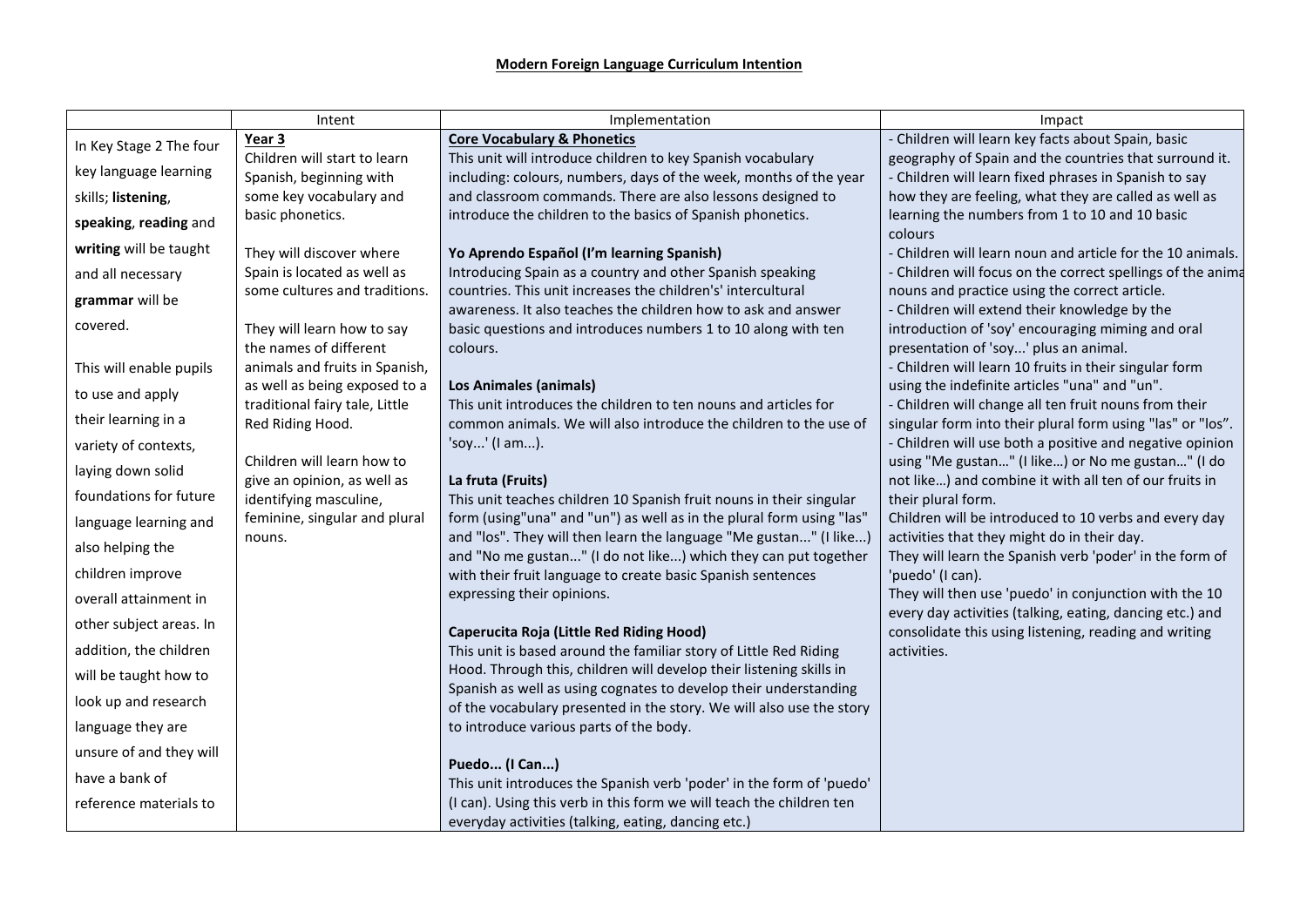| help them with their      | Year 4                                            | <b>Core Vocabulary &amp; Phonetics</b>                                                                       | Children will learn key facts about Spain, basic                                                            |
|---------------------------|---------------------------------------------------|--------------------------------------------------------------------------------------------------------------|-------------------------------------------------------------------------------------------------------------|
| spoken and written        | Children will begin with                          | This unit will introduce children to key Spanish vocabulary                                                  | geography of Spain and the countries that surround it.                                                      |
|                           | recapping some key                                | including: colours, numbers, days of the week, months of the year                                            | - Children will learn fixed phrases in Spanish to say                                                       |
| tasks going forward.      | vocabulary and basic                              | and classroom commands. There are also lessons designed to                                                   | how they are feeling, what they are called as well as                                                       |
|                           | phonetics.                                        | introduce the children to the basics of Spanish phonetics.                                                   | learning the numbers from 1 to 10 and 10 basic                                                              |
| The intent is that all    | They will discover where                          |                                                                                                              | colours<br>- Children will learn the noun and the article for 10                                            |
| pupils will develop a     | Spain is located as well as                       | Yo Aprendo Español (I'm learning Spanish)<br>Introducing Spain as a country and other Spanish speaking       | instruments.                                                                                                |
| genuine interest and      | some cultures and traditions.                     | countries. This unit increases the children's' intercultural                                                 | - Children will learn the Spanish verb tocar (to play)                                                      |
|                           |                                                   | awareness. It also teaches the children how to ask and answer                                                | using the form 'toco' (I play). They will use this in                                                       |
| positive curiosity about  | They will learn how to say                        | basic questions and introduces numbers 1 to 10 along with ten                                                | relation to the 10 musical instruments they have                                                            |
| foreign languages,        | the names of different                            | colours.                                                                                                     | learnt.                                                                                                     |
| finding them enjoyable    | musical instruments and                           |                                                                                                              | - Children will learn the first five vegetables in their                                                    |
| and stimulating.          | vegetables in Spanish.                            | Los Instrumentos (Musical Instruments)                                                                       | plural form using the feminine plural definite article                                                      |
| Learning a second         |                                                   | This unit will teach the children how to say ten musical                                                     | "las" followed by the next five which include the                                                           |
|                           | They will learn about<br>families, and be able to | instruments and their associated article. They will use 'toco' (I                                            | masculine plural definite article "las.                                                                     |
| language will also offer  | introduce themselves and                          | play)                                                                                                        | Chldren will learn Spanish phrase "un kilo de" (one<br>kilo of) and show how they use this with each of the |
| pupils the opportunity    | their family.                                     | <b>Las Verduras (The Vegetables)</b>                                                                         | vegetables.                                                                                                 |
| to explore relationships  |                                                   | Children will learn 10 Spanish vegetable nouns in their plural form                                          | Children will begin to extend their sentences to                                                            |
| between language and      |                                                   | using the feminine plural definite article "las" and the masculine                                           | include the name of their vegetable and the weight,                                                         |
|                           | Children will learn how to                        | plural definite article "los". They will then learn the language "un                                         | including some role play.,                                                                                  |
| identity, develop a       | give an opinion, as well as                       | kilo de" (one kilo of) and "medio kilo de" (half a kilo of) and                                              | Children will revise greetings and numbers in Spanish.                                                      |
| deeper understanding      | identifying masculine,                            | "Quisiera" (I would like)                                                                                    | Children will learn to say their name and age, as well                                                      |
| of other cultures and     | feminine, singular and plural                     |                                                                                                              | as asking this to someone else.                                                                             |
| the world around them     | nouns.                                            | <b>Me Presento (Presenting Myself)</b><br>In this unit children will learn to say who they are, how old they | Children will learn to say where they live before<br>consolidating all of their learning to present         |
| with a better awareness   |                                                   | are, where they live and where they are from. They will learn how                                            | themselves to the class.                                                                                    |
|                           |                                                   | to ask someone else the same questions.                                                                      | Children will learn how to say the names of their                                                           |
| of self, others and       |                                                   |                                                                                                              | family members in Spanish with their correct article.                                                       |
| cultural differences. The |                                                   | La Familia (The Family)                                                                                      | Children will count in 10's up to 100.                                                                      |
| intention is that they    |                                                   | In this unit children will learn nouns and article for members of the                                        | Children will learn how to ask and respond to                                                               |
| will be working towards   |                                                   | family. They will be able to tell someone the members and their                                              | questions relating to their family.                                                                         |
|                           |                                                   | ages for a family. They continue working with numbers (reaching                                              |                                                                                                             |
|                           |                                                   | 100) to enable them to say the age of various family members.                                                |                                                                                                             |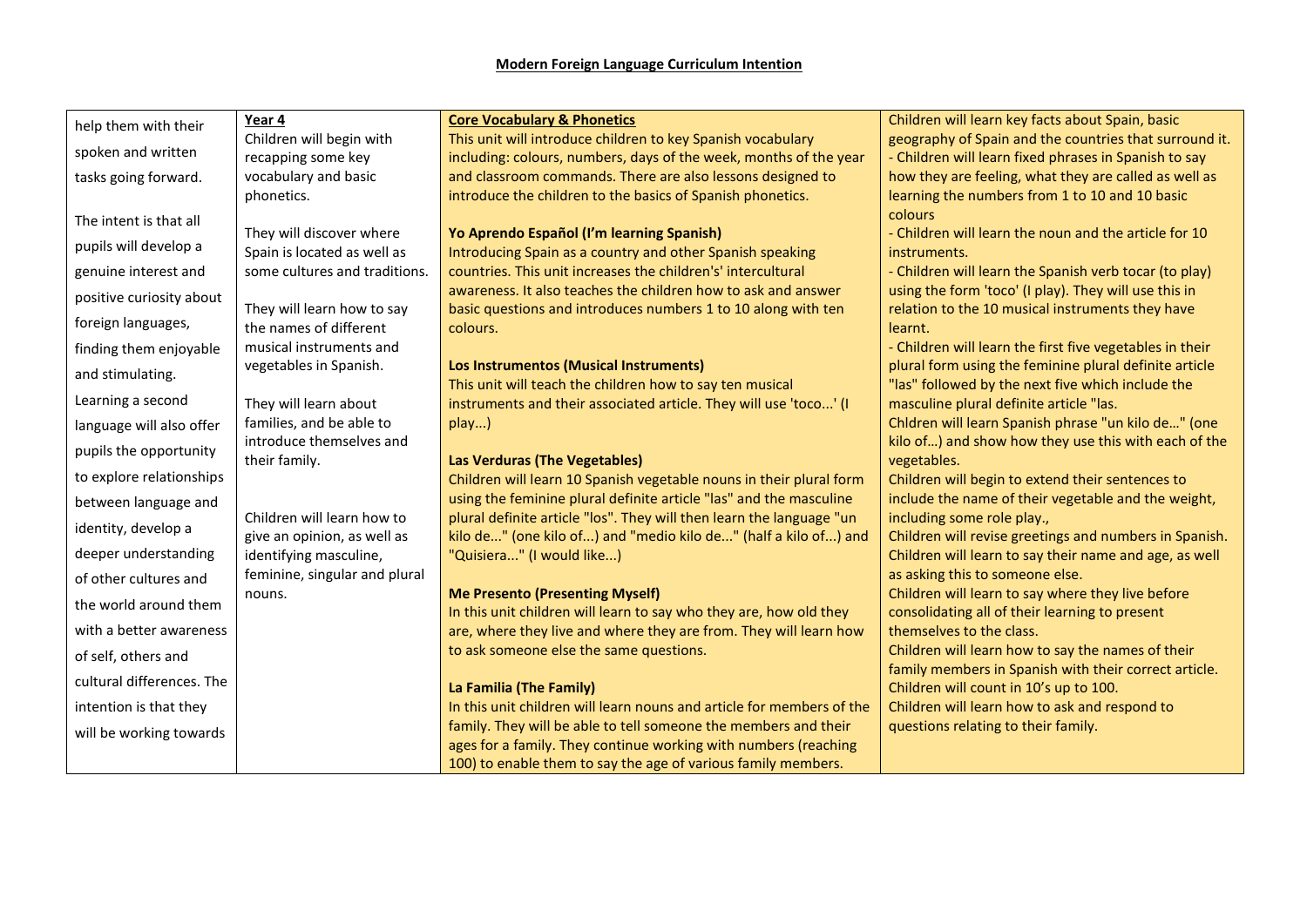| Year 5<br>becoming life-long<br>language learners. | Children will begin with<br>recapping some key<br>vocabulary and basic<br>phonetics, then throughout<br>the year be exposed to verbs<br>and further grammar.<br>They will recap where Spain<br>is located and learn about<br>families, being able to<br>introduce themselves and<br>their family.<br>They will learn how to say<br>the names of different pets,<br>asking and responding to the | <b>Core Vocabulary &amp; Phonetics (recap)</b><br><b>Verbs &amp; Grammar</b><br>This unit will introduce children to key Spanish vocabulary<br>including: colours, numbers, days of the week, months of the year<br>and classroom commands. They will recap the basics of Spanish<br>phonetics as well as learning about verbs and basic grammar.<br>Yo Aprendo Español (I'm learning Spanish) Recap<br>This unit will recap where Spain is located and other Spanish<br>speaking countries. This unit increases the children's' intercultural<br>awareness. It also will recap how to ask and answer basic<br>questions and numbers 1 to 10 along with ten colours.<br><b>Me Presento (Presenting Myself)</b><br>In this unit children will learn to say who they are, how old they<br>are, where they live and where they are from. They will learn how<br>to ask someone else the same questions.                                        | Children will recap key facts about Spain, basic<br>geography of Spain and the countries that surround it.<br>- Children will recap fixed phrases in Spanish to say<br>how they are feeling, what they are called as well as<br>recapping the numbers from 1 to 10 and 10 basic<br>colours<br>Children will revise greetings and numbers in Spanish.<br>Children will learn to say their name and age, as well<br>as asking this to someone else.<br>Children will learn to say where they live before<br>consolidating all of their learning to present<br>themselves to the class.<br>Children will learn how to say the names of their<br>family members in Spanish with their correct article.<br>Children will count in 10's up to 100.<br>Children will learn how to ask and respond to<br>questions relating to their family. |
|----------------------------------------------------|-------------------------------------------------------------------------------------------------------------------------------------------------------------------------------------------------------------------------------------------------------------------------------------------------------------------------------------------------------------------------------------------------|---------------------------------------------------------------------------------------------------------------------------------------------------------------------------------------------------------------------------------------------------------------------------------------------------------------------------------------------------------------------------------------------------------------------------------------------------------------------------------------------------------------------------------------------------------------------------------------------------------------------------------------------------------------------------------------------------------------------------------------------------------------------------------------------------------------------------------------------------------------------------------------------------------------------------------------------|--------------------------------------------------------------------------------------------------------------------------------------------------------------------------------------------------------------------------------------------------------------------------------------------------------------------------------------------------------------------------------------------------------------------------------------------------------------------------------------------------------------------------------------------------------------------------------------------------------------------------------------------------------------------------------------------------------------------------------------------------------------------------------------------------------------------------------------|
| <b>Bears</b><br>nouns.                             | question 'do you have a pet?'<br>They will also be exposed to<br>a traditional fairy tale,<br>Goldilocks and the Three<br>Children will learn how to<br>give an opinion, as well as<br>identifying masculine,<br>feminine, singular and plural                                                                                                                                                  | La Familia (The Family)<br>In this unit children will learn nouns and article for members of the<br>family. They will be able to tell someone the members and their<br>ages for a family. They continue working with numbers (reaching<br>100) to enable them to say the age of various family members.<br>¿Tienes una mascota? (Do You Have A Pet?)<br>In this unit children to the nouns and article for eight common<br>pets. The children will also learn how to, in Spanish, tell somebody<br>if they have or do not have a pet and tell somebody what their pet<br>is called.<br>Ricitos De Oro y Los Tres Osos (Goldilocks & The Three Bears)<br>Using this well-known story, children will learn how to develop<br>their listening skills in Spanish as well as using cognates to develop<br>their understanding of the vocabulary presented in the story. They<br>will also be encouraged to write their own versions of the story | Children will learn the nouns and articles for 8<br>common pets, being able to say 'I have' and 'this is<br>called'.<br>The will be able to use the negative, 'I do not have'<br>when talking about the pets.<br>Children will be exposed to the story of Goldilocks and<br>the 3 Bears in Spanish and be able to match the<br>written parts of the story to the pictures.<br>They will learn to create a storyboard using key<br>vocabulary.<br>Some children will write a written story, others will<br>retell aurally.                                                                                                                                                                                                                                                                                                            |